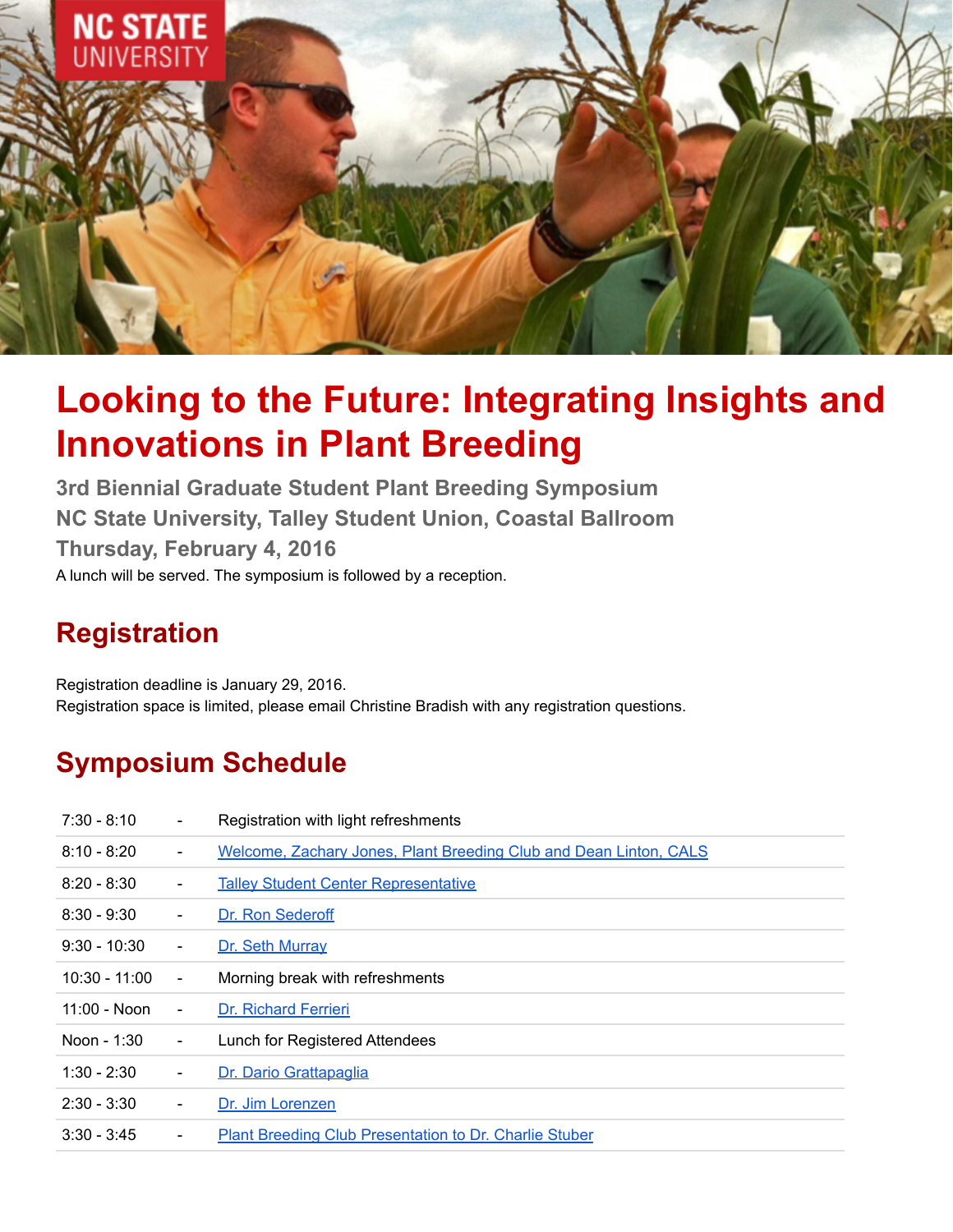# **Featured Speakers**

### **Looking for common ground: Integrating GMOs and Organic Crops**

**Dr Ron Sederoff**, North Carolina State University

Ronald Sederoff is a Distinguished University Professor and the Edwin F. Conger Professor of Forestry and Environmental Resources at North Carolina State University (NCSU). For the past 30 years he has studied the genomics of forest trees, particularly, pines, eucalyptus, American chestnut, and poplars. His most recent work has focused on the systems biology of the lignin biosynthetic pathway. He served for six years on the USDA Agricultural Biotechnology Research Advisory

Committee, and has contributed to six National Research Council publications on the application of biotechnology to agriculture and forestry. He is a Member of the U.S. National Academy of Sciences, a Fellow of the American Association for the Advancement of Science and a Member of the International Academy of Wood Science. He received an honorary degree (Doctor Honoris Causa) from the Swedish Agricultural University. In 2011 he was selected as Forest Biotechnologist of the year.

**View [Presentation](https://ncsu.hosted.panopto.com/Panopto/Pages/Viewer.aspx?id=5ef4f2a6-1baf-416a-b35d-acb60005773e)** 

### **Breeding Maize for Dryland and Irrigated Southern Environments: the Role of Genetic Diversity and New Technology**

**Dr. Seth Murray**, Texas A&M University

Seth Murray is an Associate Professor and Eugene Butler Endowed Chair in Agricultural Biotechnology in the Department of Soil and Crop Sciences at Texas A&M University. He received his PhD at Cornell University in 2008 working on the genetics of sorghum and a BS from Michigan State University. He directs a program focused on both quantitative genetic discovery and applied

maize breeding for yield, aflatoxin resistance and stress tolerance in Texas. He has chaired 17 graduate students, authored 36 articles, and served in leadership roles for ASTA, the Crop Science Society and the National Association of Plant Breeders.

#### View [Presentation](https://ncsu.hosted.panopto.com/Panopto/Pages/Viewer.aspx?id=f1420a90-7878-42e7-a6d4-acb60005ee82)

# **Herbivory by the Western Corn Rootworn Elicits Pathway-Specific Auxin Biosynthesis in Conjunction with Stimulated Root Re-growth as a Mechanism for Crop Tolerance**

**Dr. Richard Ferrieri,** Brookhaven National Laboratory

Dr. Ferrieri earned his Ph.D. degree in Radiochemistry from Texas A&M University in 1979, and then became a postdoctoral fellow under Alfred Wolf at Brookhaven National Laboratory (BNL). He was later hired onto the scientific staff at BNL working on the medical applications of Positron Emission Tomography (PET). However, in 2002 Dr. Ferrieri shifted his interest away from medical research, and into plant biology leveraging many of the same imaging and radiochemistry tools to study basic plant function. He is credited with developing the first radiolabeled PET plant hormone for imaging, as well as with building a unique Plant Radiotracer Facility at BNL recognized world-wide for its integration of radiochemistry and plant phenomics. Dr. Ferrieri is now the Director of the BNL Facility for Radiotracer Research and Biological Imaging.